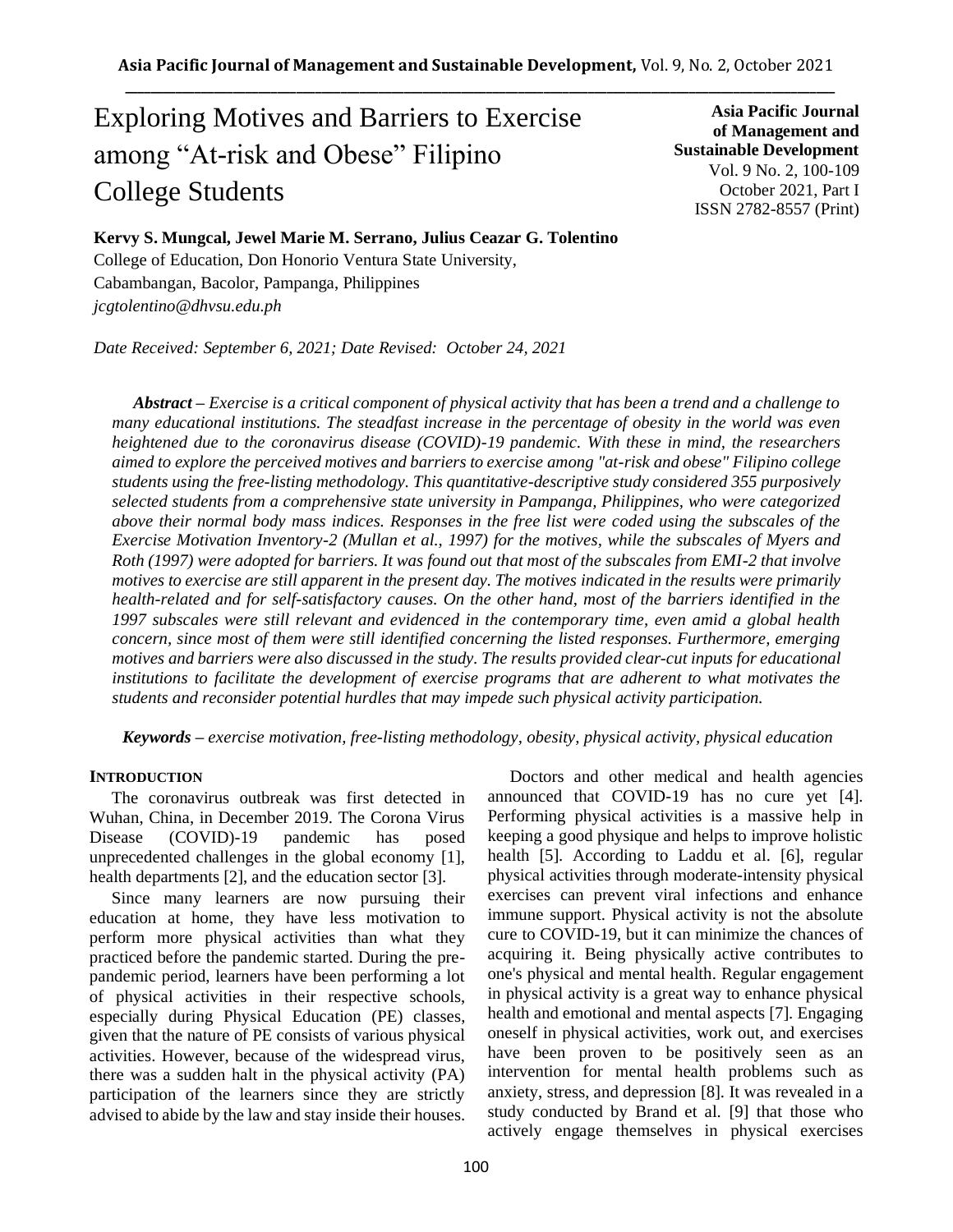during the pandemic have more positive mood states and outlooks than those of their inactive counterparts.

## **Status of Overweight and Obesity in the World**

Feeding practices and eating habits contribute to obesity [10]-[11]. A study among university students conducted across eight Association of Southeast Asian Nations (ASEAN) countries found that sedentary lifestyle and physical inactivity are not the main factors contributing to obesity, but the specific dietary behavior of people [10]. Hence, the study proves that physical inactivity is not always associated with obesity, but it is about the appropriate dietary habits. In addition, unhealthy feeding practices and improper eating behavior can increase the risk of being obese [11].

Thailand conducted a research tracking obesity and nutrition [13]. Hence, Thailand's focal point of the policies in obesity research focuses on food and PA education [12]. On the other hand, the ubiquity of obese and overweight among Thai students was also high because of the amount of time spent in sedentary activities such as watching television for several hours and playing video games [13].

## **Status of Overweight and Obesity in the Philippines**

The performance of children in doing PA is a significant factor in their fitness level. It shows that the lesser the engagement to such PA, the more prone and "at-risk" to being regarded as obese or overweight. In a study conducted by Peltzer et al. [14], it has been revealed that in the Philippines, there have been a high number of university students who are overweight or obese.

In 2015, a study conducted in Iloilo City revealed that sex, educational level, level of PA, food intake, alcohol and smoking habits, weekly allowance, and some obese family members are the identified factors contributing to obesity among adolescent women [15]. The same study also stated that the status of obesity and eating practices are viewed as barriers to forestalling obesity.

# **Barriers to Exercise from Various Perspectives**

Physical activity and exercise bring a lot of health benefits to people. It helps in strengthening a person's immune system which will serve as a weapon against any disease, rewards people with good physical appearance, and develops confidence. Despite these positive health benefits, other people tend to practice sedentary behaviors and possess physical inactivity

because of some barriers that affect their willingness to engage in physical activities. Baert et al. [16] reported that the barriers to physical activity among adults are composed of various intrapersonal factors. In the same study, intrapersonal barriers have been identified as physical impairment, lack of time, tiredness, lack of motivation, unfamiliarity with exercise procedures, and lack of interest. Relatively, the same factors were also revealed in the study conducted by Moreno and Johnston [17] but gave stress to women's participation in PA. The PA participation among women is more likely to be less prevalent as compared to their male counterparts, mainly due to barriers such as lack of time, predicted lack of enjoyment, and selfconsciousness [17].

In a study conducted by Hoare et al. [18], it was found out that more than 22% of the respondents have been reported to be identified under the inactive group, which means that they are doing very little PA every day. These respondents from the inactive group have identified barriers that hinder them from physical activity while recognizing exercise to bring a lot of health benefits to people. It helps in strengthening a person's immune system, which will serve as a weapon against any diseases, rewards people with good physical appearance, and develops confidence within. But despite these positive health benefits, other people tend to practice sedentary behaviors and possess physical inactivity because of some barriers that affect their willingness to engage in physical activities. Baert et al. [16] reported that the barriers to physical activity among adults are composed of various intrapersonal factors. In the same study, intrapersonal barriers have been identified as physical impairment, lack of time, tiredness, lack of motivation, unfamiliarity with exercise procedures, and lack of interest. The same factors were also revealed in the study conducted by Moreno and Johnston [17] but gave stress to women's participation in PA. Physical activity participation among women is more likely to be less prevalent than their male counterparts, mainly due to barriers such as lack of time, predicted lack of enjoyment, and selfconsciousness [17].

# **Motives to Exercise from Various Perspectives**

Hindrances and challenges may always be present in participating in different PAs, but there are still motivating factors that can be referred upon. Sibley et al. [19] suggested that the motives for exercising and engaging in PAs depend on the participant's desired outcomes. It emphasized that when intrinsic motivation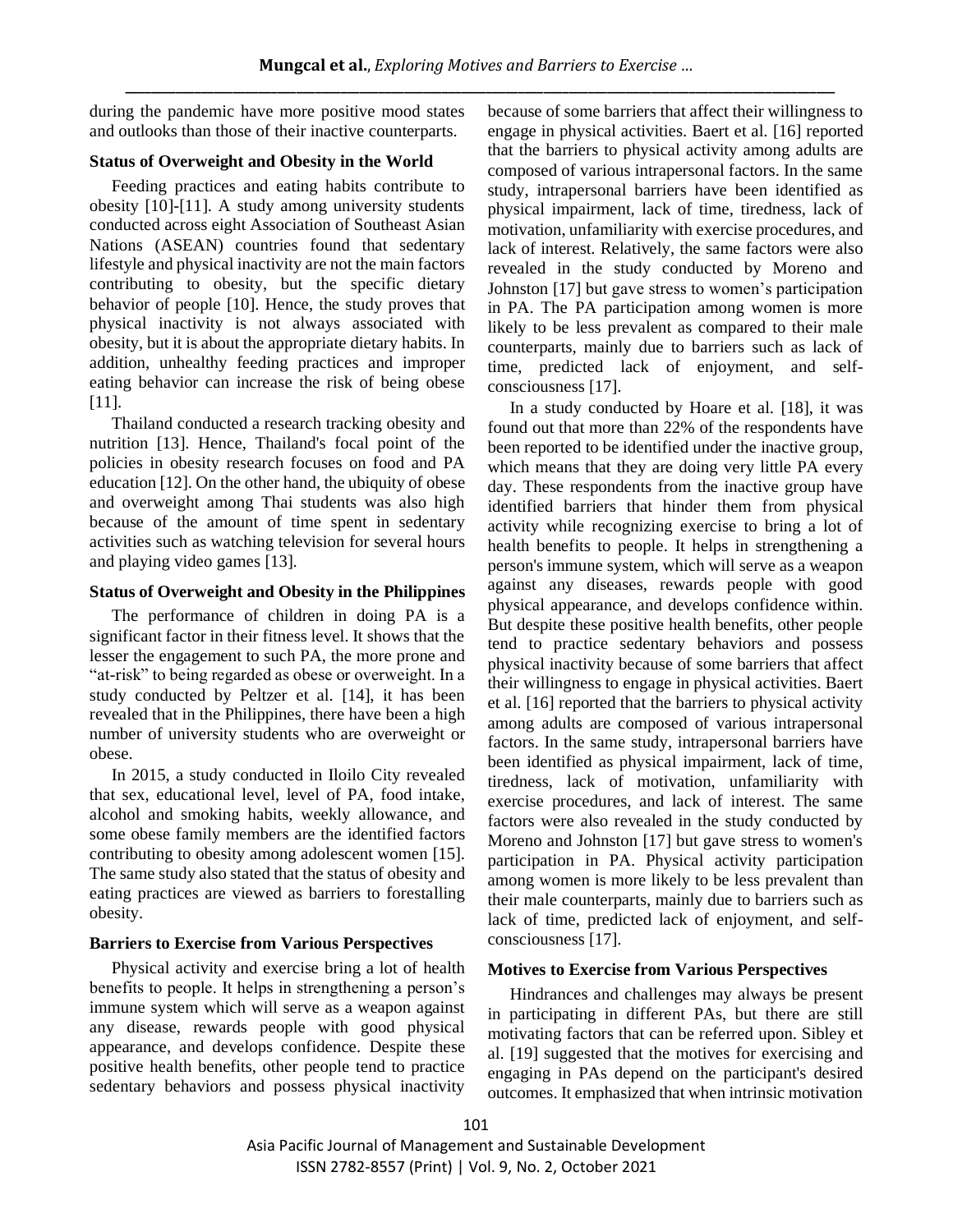and competence-related motives were firm and being instilled in the mind and heart of the participant, the more influential the results will be [19]. Aaltonen et al. [20] acknowledged that the primary motivating factor for adults is their desire to achieve good health. In the same study, it was also reported that aside from recognizing health as a key factor for motivation, it was also found out that consciousness to physical appearance, interest, and body image are also viewed as motivating factors [20]. Firth et al. [21] argued that socio-ecological factors are also identified to be critical factors that motivate people to engage in various vigorous exercises.

It has been stressed in the study conducted by Zelenskyi and Zelenskyi [22] that the predominant motive of female college students was their aspiration to have a good body shape, lose weight, and achieve a healthy body. Meanwhile, Zhou et al. [23] reported that among their respondents who are actively participating in PAs through sports, they have discovered that the prevailing motives for them to engage actively in PAs are mastery of the skills in playing the sport, health consciousness, maintaining a good physique, and their ego as competitive individuals. The desire to acquire a good physical appearance and the desire to please the public is also identified as a significant motive in PA participation among older men and women [24]. In the study of Cagas et al. [25], given the low number of Filipinos who regularly engage in health-promoting physical activity, determining which exercise participation motivations are especially important to Filipinos may provide helpful information for physical activity promotion.

# **Status of Physical Activity Participation in the Philippines**

Filipino students are being encouraged to actively participate in different physical activities considering that the PE subject is integral in the school curriculum. Physical activities are also observed in Philippine society like holding sports events held at the barangay to municipality levels or even up to national league events and competitions [26].

The most frequent reasons to exercise identified by the Filipinos were to be strong and sexy, and the most stated motive is to lose weight [25]. With that, it was clear that most Filipinos are conscious of their physical appearance. On the other hand, a study in the Asia-Pacific region showed that Filipinos engaged in physical activity to prevent non-communicable diseases (NCDs) [27]. Thus, Filipinos who are involved in physical activities planned to have an excellent physical appearance and to prevent NCDs. Some students live a sedentary lifestyle [28]. Meanwhile, Tolentino [29] confirmed that physical condition was the primary reason why Filipino physical education majors undertake physical activities.

The Philippines is one of the countries that are most likely to be active in social media. Many Filipinos spend their time scrolling and browsing on social media, which is mainly why they are physically inactive. Currently, the *TikTok* application is one of the trending and most visited sites worldwide because of its features. In this pandemic, many Filipinos are using this application to have fun and learn something new [30]. In addition, the trending China-owned application has been a new way of exercising and has helped Filipinos to be physically active and engage in activities such as dance challenges and dance face-offs, which can also be referred to as simple forms of physical activity participation. Home workout tutorials, calisthenics, and other exercise or sports training and skills improvement can also be found in the *TikTok* application. In this way, Filipinos, though isolated and quarantined in their houses, can still practice active living, and break a sweat every day.

While most studies cantered on apparently healthy individuals and from a general population, there is a need to explore motives and barriers from the perspective of an understudied group such as the "atrisk and obese" students. Also, given the unfortunate circumstances brought by the pandemic, giving attention to exploring the barriers and motives of Filipino college students from such groups would be of great help to the field of research in physical education and the students who can be affected by this. With that, the study determined the barriers and motives of the "at-risk and obese" students from a particular public institution of higher learning in the Philippines. This may potentially serve as a benchmark to prepare fitness programs instituted by PE practitioners and fitness experts, even during a pandemic.

## **OBJECTIVES OF THE STUDY**

The researchers aimed to explore and investigate the perceived motives and barriers to participating in exercise among "at-risk and obese" Filipino college students using the free-listing methodology.

More specifically it seeks to determine the motives for exercise, as identified by the participants, be categorized according to the subscales of the Exercise Motivation Inventory - 2 [31]; determine the barriers to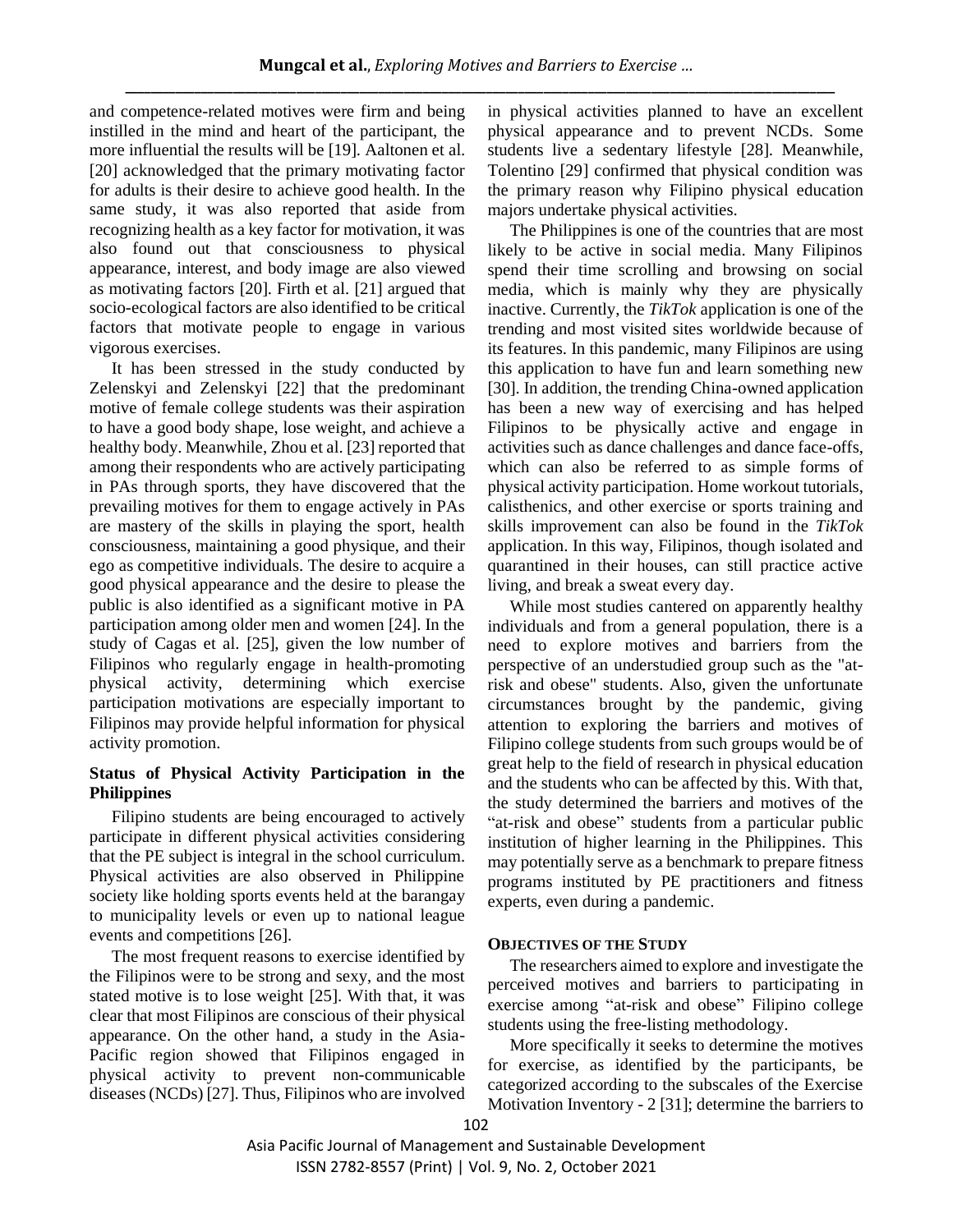exercise be categorized using the subscales of Myers and Roth [32].

# **METHODS**

# **Research Design**

This study used the Free Listing Method, a method in which the respondents can reflect upon their ideas and list assumptions about a specific category based on their understanding, experience, and knowledge. They can refer to some domains or factors that are sometimes being omitted in an open-ended questionnaire. Through this method, the respondents can freely express their perceptions and ideas about a specific field, providing answers and results with sincerity and authenticity [33]. This design was useful to capture the identified motives and barriers as perceived by the respondents since this would also apprehend other aspects beyond the identified various subscales and potentially establish culture-associated factors, including the timely context of the pandemic.

# **Participant of the Study**

The respondents of the study included Filipino college students who are enrolled in Physical Education (PE) courses, PE 2 "Exercise-based Fitness Activities" for first-year students, and PE 4 Menu of Physical Activities for second-year students during the Second Semester of Academic Year 2020-2021 from the Institute of Physical Education (IPE) System of a public comprehensive university in the Province of Pampanga, Philippines. Employing the use of the purposive sampling technique, participants were selected according to their ability to explain and explicate factors in a specific category, theme, or phenomenon [34]. To qualify as a respondent, the student (either male or female), through their body mass indices (BMI), must be specifically categorized as "at-risk" (BMI ranges from 23 to 24.9 kg/m<sup>2</sup>), "Obese I" (25 to 29.9 kg/m<sup>2</sup>), and "Obese II" (above 30 kg/m<sup>2</sup>) according to the Philippine Association for the Study of Overweight and Obesity (PASOO) [35]. Data were facilitated through the faculty members of the Institute subject to data privacy procedures and ethical compliances. Such interpretation may be of use for individuals 16 years old and above [35]. In this study, although there were three categories considered when BMI was interpreted, they were collectively taken as one group of subsamples for further analysis.

In this study, 355 qualified student-respondents from different colleges and campuses, ranging in age from 18 to 39 years old, participated. The sample was composed of males  $(n = 136)$  and females  $(n = 219)$ with a mean age of 19.80 years old  $(\pm 1.83)$ , a mean height of 1.64 meters  $(\pm 0.10)$ , and a mean weight of 165.02 lbs.  $(\pm 30.44)$ . The sample group had an average BMI of 27.79 ( $\pm$  4.76). Also, there were 105 (29.58%) participants categorized as "at-risk," 171 (48.17%) were Obese Level I, and 78 (21.97%) were Obese Level II. Based on the data, 219 (61.69%) of them reported that they were currently exercising, while 136 (38.31%) identified themselves as non-exerciser.

# **Data Gathering Instrument**

The first part of the instrument included questions about the demographic characteristics of the respondents to provide a demographic view of the sample. This included their age, sex, height, weight, and computed BMI. They were also asked the question: "*Ikaw ba ay kasalukuyang nag-eehersisyo*?" (Do you currently exercise?) to provide general information on the status of their participation in exercise.

The second part of the survey includes open-ended questions, which were content validated by five experts. The pool of expert validators included a professor of physical education, two (2) nurse educators, a language expert, and a registered psychometrician. The computed item-content validity indices of the questions were at 1.00, indicating their high extent of validity [36].

# **Data-Gathering Procedures**

Permission from the Director of IPE was obtained via electronic mail correspondence to allow the researchers to gather information from their students enrolled in PE classes who met the inclusion criteria set and subsequently got information from the PE teachers. In identifying the students who qualified to the set criteria, an email was sent to all PE teachers of the IPE System to generate information on the number of students identified as "at-risk or obese" as per PASOO [35] standards. The open-ended questions were requested to be forwarded to the students who qualified for the criteria through their respective PE teachers and were willing to participate in the study. Participants were given a week to complete the online survey, and follow-up was done with teachers.

Since the open-ended free-listing method was employed in this study, as it was justified to be of use in identifying the reasons or hurdles to exercise among college students [37] [38], this identified the contemporary motives and barriers to participating in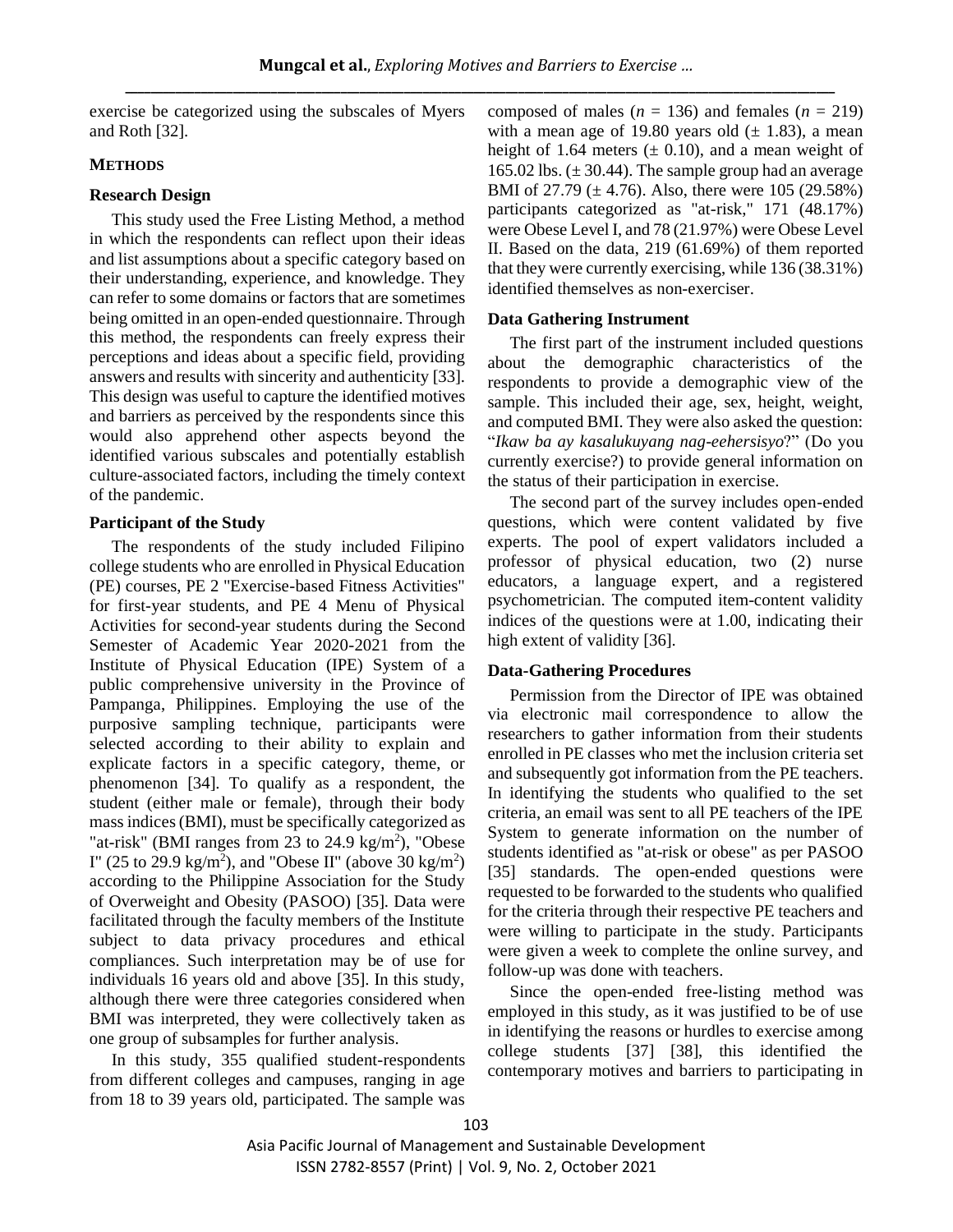an exercise from the perspective of "at-risk and obese" categorized students.

# **Data Analysis**

The data that was collected from the open-ended questions of the free-listing methodology on the possible reasons why they or they do not participate in exercise were coded independently by the first and second authors. The first and the second authors categorized the answers by independently coding them one by one using the fourteen subscales of EMI-2 [31] for the motives and the subscales of Myers and Roth [32] for barriers. The coding process and inter-coder agreement procedures were performed using MAXQDA version 2020.4.1. If the first and second authors have conflicts or discrepancies in the codes, the third author resolved the conflicts.

## **Ethical Considerations**

Several ethical standards bound the procedures of obtaining data from the participants in the conduct of research, such as the Belmont Report (1979) and the Data Privacy Act of 2012. National Commission for the Protection of Human Subjects of Biomedical and Behavioral Research [39] for one, considers three core principles of ethics in research involving human participants such as "respect for others, beneficence, and justice."

## **RESULTS AND DISCUSSION**

#### **Motives to Exercise**

A total of 458 responses for motives were collected from the sample of college students categorized as "atrisk and obese" based on their BMI. These were further categorized and coded using the subscales of the Exercise Motivation Inventory (EMI)-2 of Mullan et al. [31] with an inter-coder agreement of 37.02 percent between the first and second authors. The third author, who specialized in physical education and human movement sciences, settled the disagreements.

Out of 458 responses for motives, 65.72% of them were categorized within the themes provided by Mullan et al. [31]. It could be surmised in Table 1 that "positive health" was the most identified reason for the respondents to exercise, as this constitutes a little more than a quarter of the total responses (32.23 percent). This result means that they consider physical activity as essential to maintaining good health. This may also be associated with the study's situation during a pandemic; hence, sustaining one's good health is of utmost concern. This further implies that exercise is vital in times of a global health issue [9].

Exercise among categorized "at-risk and obese" respondents also identified "weight management" (25.58 percent) as a second mostly identified motive. The respondents considered losing weight as one of the main reasons why they engage themselves to exercise as it also contributes to their wellness and the improvement of their health [40]. Moreover, since "appearance" (20.27 percent) also emerged as a prevailing motive, most of the respondents' main concern is their physical attributes. Their looks may also be highly considered as a reason for them to exercise. It can be associated with how society, particularly in the Philippines, consider being sexy as a primary motive to exercise [25]. This may further imply that exercise frequency has a positive association with the dimensions of positive body image, and appearance-based exercise is one of the motivations that can help increase such correlation [41].

Table 1. Summary of Motives for Exercise

| <b>Theme</b>            | f              | $\frac{0}{0}$ | <b>Sample Responses</b>          |
|-------------------------|----------------|---------------|----------------------------------|
| Positive Health         | 97             | 32.23         | "to be healthy"                  |
| Weight                  | 77             | 25.58         | "magbawas ng timbang"            |
| Management              |                |               | (to lose weight)                 |
| Appearance              | 61             | 20.27         | "masuot ang gusto kong           |
|                         |                |               | damit" (to wear the              |
|                         |                |               | clothes I want)                  |
| Ill-Health              | 19             | 6.31          | "It lessens the risk of          |
| Avoidance               |                |               | health problems"                 |
| Strength and            | 16             | 5.32          | "para lumakas ang                |
| Endurance               |                |               | <i>pangangatawan</i> " (to       |
|                         |                |               | make my body strong)             |
| Affiliation             | 10             | 3.32          | "Doing it with somebody,         |
|                         |                |               | I need a workout buddy           |
|                         |                |               | because I'm lazy                 |
|                         |                |               | whenever I do it alone"          |
| <b>Stress</b>           | 5              | 1.66          | "release stress"                 |
| Management              |                |               |                                  |
| <b>Health Pressures</b> | 5              | 1.66          | "if a doctor tells me to"        |
| Competition             | 4              | 1.33          | "to be sporty and athletic"      |
| Revitalization          | 3              | 1.00          | "para maging masigla"            |
|                         |                |               | (to become lively)               |
| Enjoyment               | $\overline{2}$ | 0.66          | "masaya ako kapag                |
|                         |                |               | pinagpapawisan ako" (I           |
|                         |                |               | feel happy when I'm              |
|                         |                |               | perspiring)                      |
| <b>Nimbleness</b>       | 2              | 0.66          | "para makagalaw ng               |
|                         |                |               | <i>maayos</i> " (to move easily) |
| Challenge               | 0              | 0.00          |                                  |
| Social                  | $\theta$       | 0.00          |                                  |
| Recognition             |                |               |                                  |
| Total                   | 301            | 100           |                                  |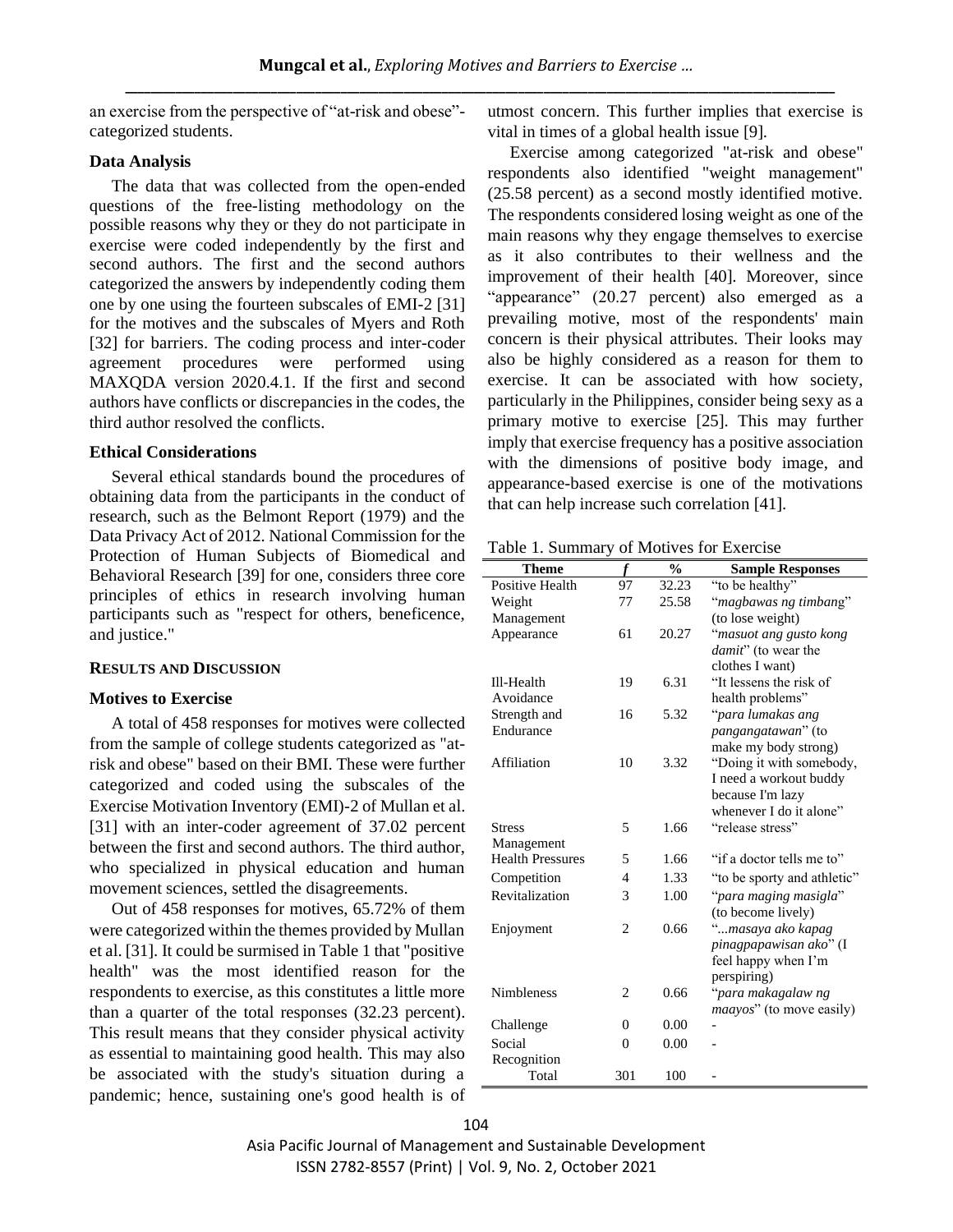## *Other Motives*

Apart from the themes provided by the EMI-2 [31], emerging motives appeared after analyzing the responses. In fact, 156 out of 458 responses (34.06%) from the qualified student-respondents were considered as emerging motives. Five (5) of these were adopted from Cagas et al. [37], particularly on "requirement" (7.69%), "leisure" (6.41%), "athletic goals" (1.92%), "lifestyle"  $(9.62\%)$ , and "social influence"  $(7.69\%)$ . However, the most frequently identified "other" motive to exercise was "general fitness" (40.38%). "Personal" reason, as a motive, garnered the second-highest frequency (22.44%) since most of the responses were about being confident and avoiding body shaming.

Additional motives were revealed by the studentrespondents such as the "materials" they use in performing an exercise. It can be associated with the student-respondents' current BMI and having a hard time doing calisthenics exercises [42]. It appears that some of the student-participants are depending on their quality of exercise to the usage of the exercise materials or equipment [43]. Another emerging motive is "athletic goals" but only has a minimal response. The results further indicate that some students exercise because they are athletes and therefore, keep and maintain their exercise participation [44]. The last identified emerging motive is the "pandemic" which only has a single response. Thus, it can be assumed that even if we are facing a global pandemic, it is still feasible to exercise and not limit our capabilities [9].

| Table 2. Summary of Other Motives for Exercise |  |  |  |
|------------------------------------------------|--|--|--|
|                                                |  |  |  |

| Theme                  |     | $\frac{6}{9}$ | <b>Sample Responses</b>                                                                                                                                 |
|------------------------|-----|---------------|---------------------------------------------------------------------------------------------------------------------------------------------------------|
| <b>General Fitness</b> | 63  | 40.38         | "to be fit"                                                                                                                                             |
| Personal               | 35  | 22.44         | "To boost self-confidence to<br>avoid body-shaming on my<br>self "                                                                                      |
| Lifestyle              | 15  | 9.62          | "I want to improve my way<br>of living"                                                                                                                 |
| Requirement            | 12  | 7.69          | "Requirement in school /PE"                                                                                                                             |
| Social Influence       | 12  | 7.69          | "Mga taong nakikita ko na<br>may progress/result sa pag<br>exercise na ginagawa nila"<br>(Seeing the progress and<br>results of people who<br>exercise) |
| Leisure                | 10  | 6.41          | "upang makapag palipas<br><i>oras</i> " (To spend spare time)                                                                                           |
| Materials              | 5   | 3.21          | "materials sa pag-eehersisyo<br>(Materials used in<br>exercising)"                                                                                      |
| <b>Athletic Goals</b>  | 3   | 1.92          | "athlete"                                                                                                                                               |
| Pandemic               | 1   | 0.64          | "I want to take care of<br>myself, especially this time<br>of the pandemic"                                                                             |
| Total                  | 156 | 100           |                                                                                                                                                         |

## **Barriers to Exercise**

From the list of responses, 448 responses were gathered and qualified as barriers from the studentrespondents. These data were categorized and coded using the subscales of the barrier factors identified by Myers and Roth [32] with an inter-coder agreement of 62.41% between the first and second authors. The remaining 37.59% are disagreements and were settled by the third author.

|  | Table 3. Summary of Barriers to Exercise |  |  |  |  |
|--|------------------------------------------|--|--|--|--|
|--|------------------------------------------|--|--|--|--|

| Theme                  | f              | $\overline{\mathbf{0}}_{\mathbf{0}}$ | <b>Sample Responses</b>              |
|------------------------|----------------|--------------------------------------|--------------------------------------|
| Too lazy               | 106            | 27.3                                 | "katamaran sa pag-                   |
|                        |                | 2                                    | eehersisyo" (laziness to             |
|                        |                |                                      | exercise)                            |
| Not enough time        | 76             | 19.5                                 | "time management"                    |
|                        |                | 9                                    |                                      |
| Interferes with school | 74             | 19.0                                 | "busy sa school works"               |
|                        |                | 7                                    | (busy in school works)               |
| Medical problems       | 23             | 5.93                                 | "having an asthma"                   |
| Family obligations     | 22             | 5.67                                 | "maraming gawain sa                  |
|                        |                |                                      | bahay" (too much                     |
|                        |                |                                      | household chores)                    |
| Interferes with work   | 21             | 5.41                                 | "pagkabusy sa trabaho"               |
|                        |                |                                      | (busy at work)                       |
| Takes too much         | 14             | 3.61                                 | "consistency doing                   |
| discipline             |                |                                      | workouts and exercise"               |
| No convenient places   | 12             | 3.09                                 | "not enough space to                 |
| Too tired              | 10             | 2.58                                 | workout"<br>"lack of energy"         |
|                        |                |                                      | "lack of materials"                  |
| Too inconvenient       | 9              | 2.32                                 |                                      |
| Too much work          | 5              | 1.29                                 | "too much work and                   |
|                        |                |                                      | things that I need to                |
| Uncomfortable          | 5              | 1.29                                 | prioritize first"<br>"dahil sobra sa |
|                        |                |                                      | timbang" (because of                 |
|                        |                |                                      | excessive weight)                    |
| <b>Bad</b> weather     | 3              | 0.77                                 | "sikat ng araw"                      |
|                        |                |                                      | (sunlight)                           |
| Interferes with social | 3              | 0.77                                 | "laging umaalis"                     |
| life                   |                |                                      | (always leaving)                     |
| Family does not        | 2              | 0.52                                 | "family matters"                     |
| encourage              |                |                                      |                                      |
| Get hot and sweaty     | 1              | 0.26                                 | "di pinapawisan" (does               |
|                        |                |                                      | not perspire)                        |
| Too fatigued           | 1              | 0.26                                 | "I feel extreme fatigue              |
|                        |                |                                      | whenever I do"                       |
| Don't like to exercise | 1              | 0.26                                 | "walang kasama mag                   |
| alone                  |                |                                      | work out" (no one to                 |
|                        |                |                                      | work out with)                       |
| Too boring             | $\overline{0}$ | 0.00                                 |                                      |
| Look silly             | 0              | 0.00                                 |                                      |
| Causes sore muscles    | 0              | 0.00                                 |                                      |
| Too uncoordinated      | 0              | 0.00                                 |                                      |
| Friends do not         | $\overline{0}$ | 0.00                                 |                                      |
| exercise               |                |                                      |                                      |
| Total                  | 388            | 100                                  |                                      |

Asia Pacific Journal of Management and Sustainable Development ISSN 2782-8557 (Print) | Vol. 9, No. 2, October 2021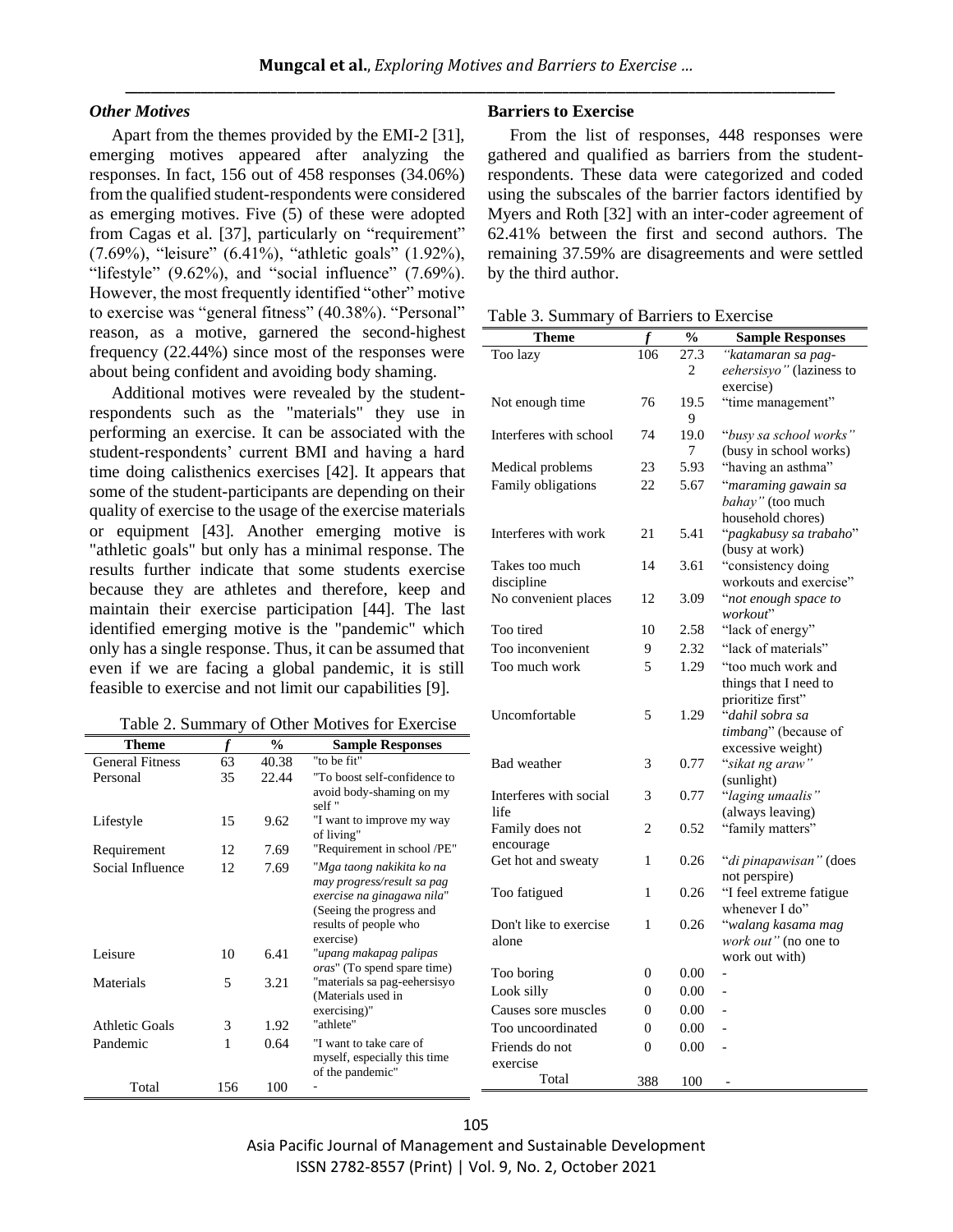A total of 388 out of 448 responses (86.61%), were categorized within the themes provided by Myers and Roth [32]. Table 3 depicts the summary results of the frequency distribution and percentage of the barriers to exercise. It appears that most of the respondents are not that concerned with their health because of laziness. More than a quarter of the total responses  $(27.32)$ percent) constitute the subtheme "too lazy" as a barrier to exercise. This is consistent with the study of Myers and Roth [32].

Some of them also think that what impedes them from exercising is because they do not have enough time (19.59 percent), which interferes with their school-related activities (19.07 percent). This could mean that doing exercise would require much of their time, and it may not be their priority. Students having "not enough time" to perform an exercise can be associated with their busy school schedules, work, or other activities that prevent them from exercising [18]. Given that the respondents are college students, having a heavy school workload and busy academic schedule is also a factor for them not to exercise.

# *Other Barriers*

Apart from the themes provided by Myers and Roth [32], other emerging responses constitute additional themes. Twenty-five percent (25 percent) of the responses identified that eating their favorite food is a leading barrier to do exercise. Moreover, the increasing number of COVID-19 cases determined the emergence of the "pandemic" as another barrier (23.33 percent). These were followed by "personal" barriers constituting 15 percent of the total coded responses. Other barriers among "at-risk" and obese students were identified in undertaking "online games". Unsurprisingly, they may spend the entire day or night playing internet games. The loss of interest in exercise is one of the most serious of these issues. Instead of exercising, they are more interested in playing online games [45].

Female student-participants who have "menstruation" may lead to "mood" swings as the emerging theme of barriers in exercise. This means that females are more prone to be sedentary in exercising throughout their menstrual cycle. Increases in stress hormones because of negative emotions can worsen feelings or mood that can affect decision-making, such as increased tolerance and interest in a long-term activity routine, such as not engaging in physical exercise [46].

As a result of using social media, individuals are "being criticized," such as receiving negative feedback through comments, which is considered an emerging barrier to participating in any exercise. The last barrier as per the student-respondents is the "mobile device." However, they are unaware that excessive cell phone use has negative effects such as sedentary behaviors that can interfere with exercise and that a high level of use can contribute to a larger problem of leisure time sedentary behaviors such as the "sit and play" that makes people more likely to become obese. This is because while using mobile devices, people were twice as likely to consume more sugary drinks, fast food, and sweets, and snacks, thereby resulting in a minimized drive to exercise [47] [48].

Table 4. Summary of Other Barriers to Exercise

| Theme                   |                | $\frac{0}{0}$ | <b>Sample Responses</b>      |  |  |
|-------------------------|----------------|---------------|------------------------------|--|--|
| Food                    | 15             | 25.00         | "Mga paborito kong           |  |  |
|                         |                |               | <i>pagkain"</i> (my favorite |  |  |
|                         |                |               | foods)                       |  |  |
| Pandemic                | 14             | 23.33         | "growing covid cases"        |  |  |
| Personal                | 9              | 15.00         | "Maraming pong               |  |  |
|                         |                |               | pinagkakaabalahan" (too      |  |  |
|                         |                |               | much preoccupation)          |  |  |
| <b>Online Games</b>     | 6              | 10.00         | "video games"                |  |  |
| Menstruation            | 4              | 6.67          | "monthly period"             |  |  |
| Mood                    | 4              | 6.67          | "Depende sa mood ko"         |  |  |
|                         |                |               | (depends on my mood)         |  |  |
| Social Media            | 3              | 5.00          | "I'm distracted by social    |  |  |
|                         |                |               | media/internet"              |  |  |
| <b>Being Criticized</b> | 3              | 5.00          | "Negative feedbacks from     |  |  |
|                         |                |               | other people"                |  |  |
| <b>Mobile Device</b>    | $\mathfrak{D}$ | 3.33          | "pagce-cellphone" (using     |  |  |
|                         |                |               | cellphone)                   |  |  |
| Total                   | 60             | 100           |                              |  |  |

## **CONCLUSION AND RECOMMENDATION**

Most of the subscales from EMI-2 [31] that involve motives to exercise are still apparent in the present-day times despite the more than a decade gap of both studies. Also, most of the barriers identified in the 1997 subscales were still relevant and evidenced in the contemporary time, even amid a global health concern, since most of them were still identified in the listed responses. The other barriers that emerged were deeply rooted within the context of the respondents who were categorized as "at-risk and obese" students, attending classes online, and mostly limit their interaction within a virtual setting.

Most of the respondents are too lazy and have insufficient time to exercise, which may interfere with their school-related activities. Some of them consider

Asia Pacific Journal of Management and Sustainable Development ISSN 2782-8557 (Print) | Vol. 9, No. 2, October 2021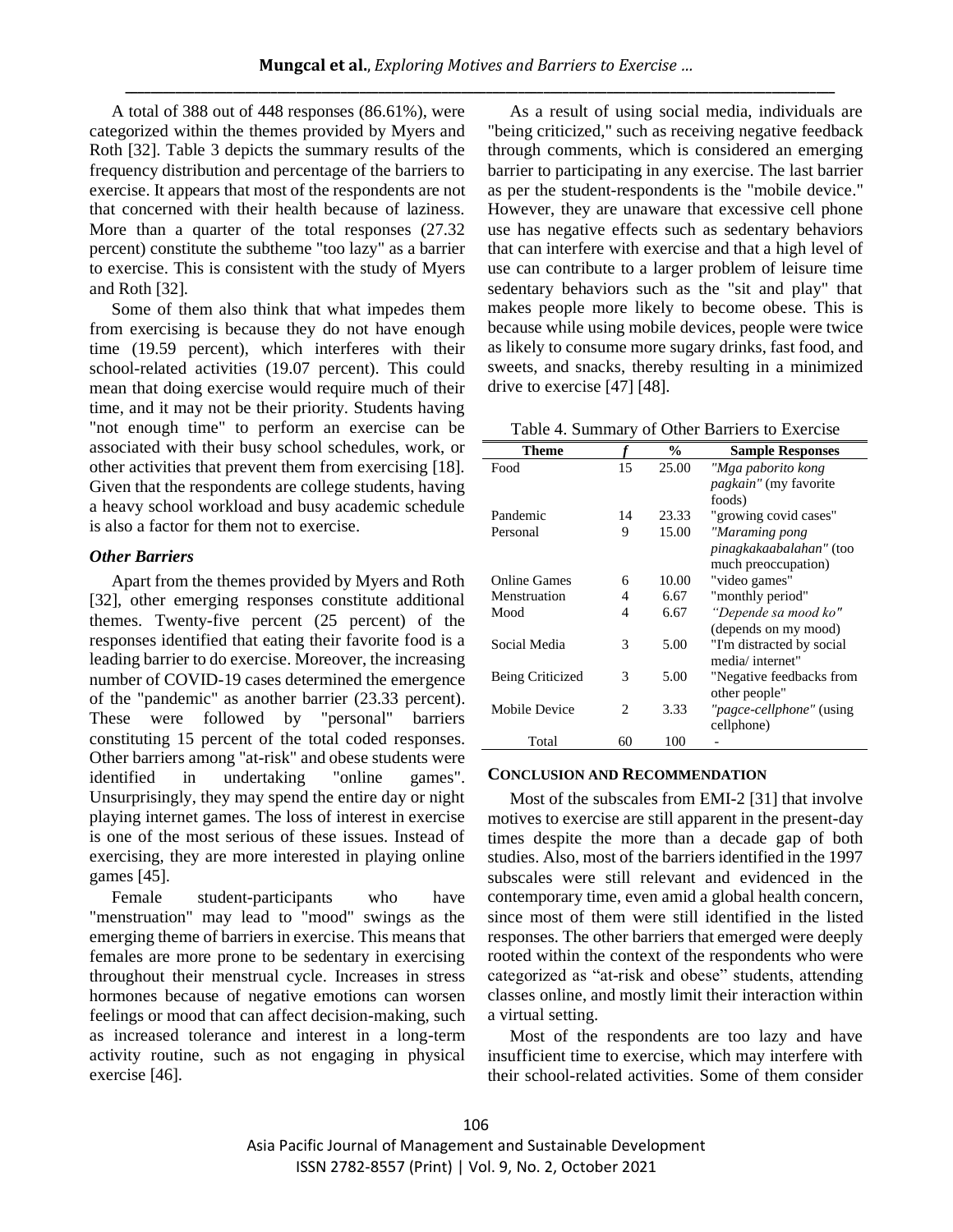medical issues, including their family and home responsibilities as hindrances to exercise.

It is noteworthy that within the context of the respondents, a considerable number of them perceive their love for food as an emerging barrier, while some of them took the pandemic as a remarkable hindrance to being active. Moreover, many of them have personal reasons that inhibit their physical activity participation, like exercise. Also, female respondents cited menstruation as a burden to undertake exercises. Lastly, since the pandemic started, a notable reason not to exercise was also attributed to their preference to play online games instead, thereby limiting, if not stopping, themselves from actively participating due to its passive nature.

Considering that health reason was confirmed to be a top motivator for the students to participate in an exercise, it is recommended that physical education teachers, specifically at the collegiate level, further emphasize the integration of health concepts and the impact of exercise on the body in its various dimensions. Presentation of relevant and current research about how exercise improves an individual whose BMI is above the normal in the content of their lessons is also encouraged.

Since the study results were focused on the lower college year levels, it is recommended that future researchers consider the higher year level as respondents.

Given the country's current situation experiencing a global health crisis, putting healthy habits and practices into consideration is very important. It is recommended for physical educators to integrate and provide more engaging physical activities for the students to improve their physical fitness.

The study dealt with the acquisition of a free list from each respondent on why they exercise or not. However, it did not further investigate the underlying reasons of each motive or barrier as the inferences were justified merely by local and foreign-related literature. The relatively low inter-coder agreements for both motives and barriers can be attributed to the seemingly vague responses, which may be perceived differently by the first and second authors. Although the third author had established the discrepancies, the consensus was not fully achieved to strengthen the claims thoroughly. The respondents only involved college students with PE subjects who were on their first- and second-year only.

## **REFERENCES**

- [1] Ozili, P. K. & Arun, T. (2020). Spillover of COVID-19: Impact on the global economy. *SSRN 3562570*.
- [2] Hartnett, K. P., Kite-Powell, A., DeVies, J., Coletta, M., Boehmer, T., Adjemian, A., & Gundlapalli, A. (2020). Impact of the COVID-19 pandemic on the emergency department visits. *MMWR Morbidity and Mortality Weekly Report, 69*(23), 699-704. http://dx.doi.org/10.15585/mmwr.mm6923e1.
- [3] Onyema, E. M., Eucheria, N. C., Obefimia, F. A., Sen, S., Atonye, F. G., Sharma, A., & Alsayed, A. O. (2020). Impact of coronavirus pandemic on education. *Journal of Education and Practice, 11*(13). https://doi.org/10.7176/jep/11-13-12.
- [4] Godman, B., Haque, M., Islam, S., Iqbal, S., Urmi, U. L., Kamal, Z. M., & Hossain, M. M. (2020). Rapid assessment of price instability and paucity of medicines and protection for COVID-19 across Asia: Findings and public health implications for the future. *Frontiers in Public Health, 8*. https://doi.org/10.3389/fpubh.2020.585832.
- [5] Rawat, D., Gulati, A., Singhn, N., Vikram, N., Kumar, A., & Sharma, A. (2020). Holistic approach during a pandemic for healthy well-being. *Indian Journal of Nutrition and Dietetics, 57*(3), 329-340. http://doi.org/10.21048//IJND.2020.57.3.25459.
- [6] Laddu, D., Lavie, C., Phillips, S., & Arena, R. (2020). Physical activity for immunity protection: Inoculating populations with healthy living medicine in preparation for the next pandemic. *Progress in Cardiovascular Diseases, 64*, 102-104. https://doi:10.1016/j.pcad.2020.04.006.
- [7] Callow, D., Arnold-Nedimala, N., Jordan, L., Pena, G., Won, J., Woodard, J., & Smith, J. (2020). The mental health benefits of physical activity in older adults survive the COVID-19 pandemic. *The American Journal of Geriatric Psychiatry, 28*(10), 1046-1057. https://doi.org/10.1016/j.jagp.2020.06.024.
- [8] Mattioli, A. V., Sciomer, S., Cocchi, C., Maffei, S., & Gallina, S. (2020). Quarantine during COVID-19 outbreak: Changes in diet and physical activity increase the risk of cardiovascular disease. *Nutrition, Metabolism and Cardiovascular Diseases, 30*(9), 1409- 1417. https://doi.org/10.1016/j.numecd.2020.05.020.
- [9] Brand, R., Timme, S., & Nosrat, S. (2020). When pandemic hits: Exercise frequency and subjective wellbeing during COVID-19 pandemic. *Frontiers in Psychology, 11*, 1-10. https://doi.org/10.3389/fpsyg.2020.570567.
- [10] Peltzer, K., & Pengpid, S. (2017). The association of dietary behaviors and physical activity levels with general and central obesity among ASEAN university students. *AIMS Public Health, 4*(3), 301-303. https://doi.org/10.3934/publichealth.2017.3.301
- [11] Lindsay, A. C., Sitthisongkram, S., Greaney, M. L., Wallington, S. F., & Ruengdej, P. (2017). Non-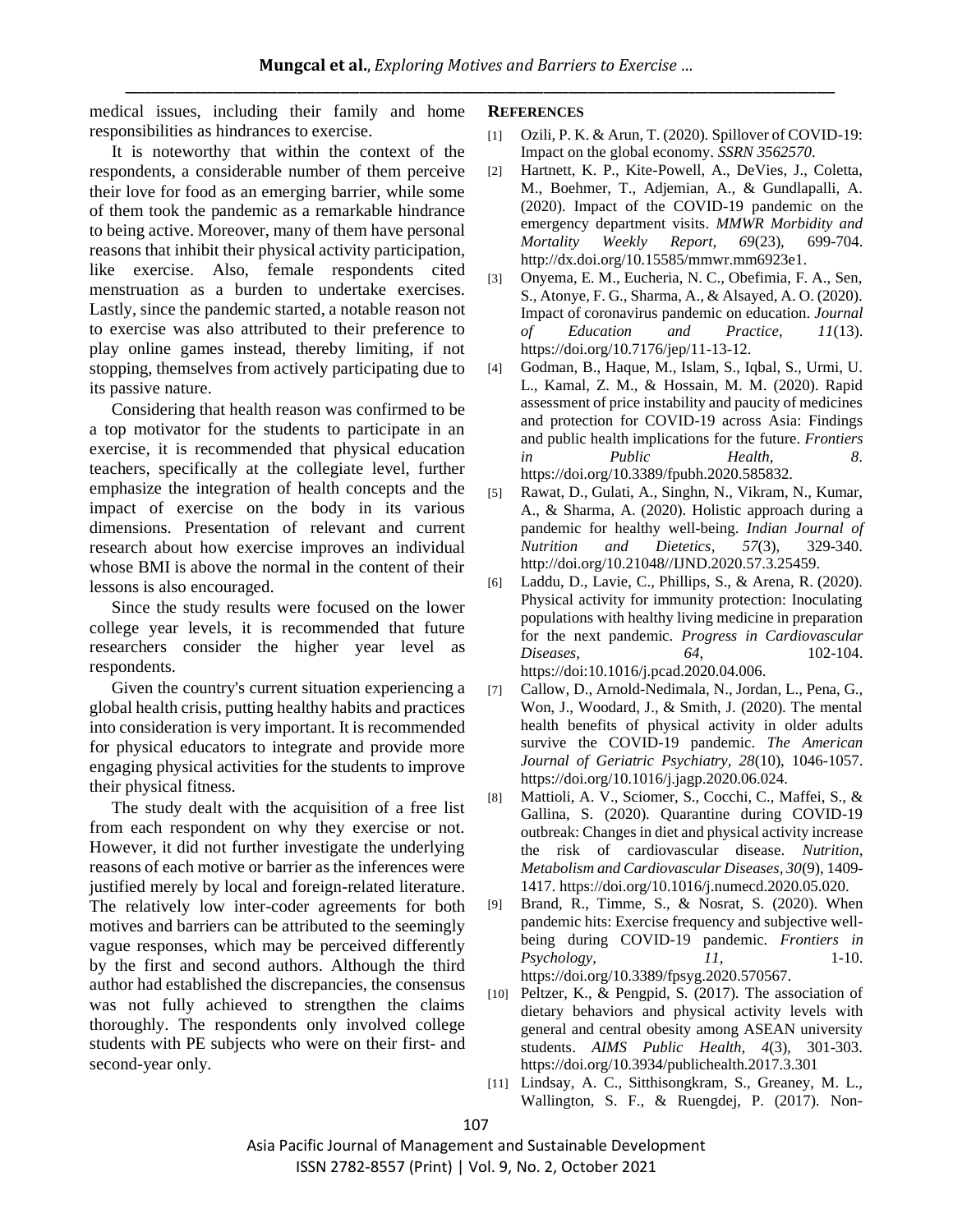Responsive Feeding Practices, Unhealthy Eating Behaviors, and Risk of Child Overweight and Obesity in Southeast Asia: A Systematic Review. *International Journal of Environmental Research and Public Health, 14*(4), 436. https://doi.org/10.3390/ijerph14040436.

- [12] Teerawattananon, Y., & Luz, A. (2017). *Obesity in Thailand and its economic cost estimation (No. 703).* ADBI Working Paper. http://hdl.handle.net/10419/163219.
- [13] Nonboonyawat, T., Pusanasuwannasri, W., Chanrat, N., Wongthanavimok, N., Tubngern, D., Panutrakul, P., & Piyaraj, P. (2019). Prevalence and associates of obesity and overweight among school-age children in a rural community of Thailand. *Korean Journal of Pediatrics, 62*(5), 179. https://doi.org/10.3345/kjp.2018.06499.
- [14] Peltzer, K., Pengpid, S., Samuels, T., Özcan, N. K., Mantilla, C., Rahamefy, O. H., & Gasparishvili, A. (2014). Prevalence of overweight/obesity and its associated factors among university students from 22 countries. *International Journal of Environmental Research and Public Health, 11*(7), 7425-7441. https://doi.org/10.3390/ijerph110707425.
- [15] Abello, R. P. D. (2015). Obesity status and anti-obesity regimen: The case among adolescents in Iloilo City, Philippines.

https://animorepository.dlsu.edu.ph/etd\_masteral/5035

- [16] Baert, V., Gorus, E., Mets, T., Geerts, C., & Bautmans, I. (2011). Motivators and barriers for physical activity in the oldest old: A systematic review. *Ageing Research Reviews, 10*(4), 464-474. https://doi.org/10.1016/j.arr.2011.04.001.
- [17] Moreno, J. P., & Johnston, C. A. (2014). Barriers to physical activity in women. *American Journal of Lifestyle Medicine, 8*(3), 164-166. https://doi.org/10.1177/1559827614521954.
- [18] Hoare, E., Stavreski, B., Jennings, G. L., & Kingwell, B. A. (2017). Exploring motivation and barriers to physical activity among active and inactive Australian adults. *Sports, 5*(3), 47. https://doi.org/10.3390/sports5030047.
- [19] Sibley, B. A., Hancock, L., & Bergman, S. M. (2013). University students' exercise behavioral regulation, motives, and physical fitness. *Perceptual and Motor Skills, 116*(1), 322-339. http://doi.org/10.2466/06.10.pms.116.1.322-339.
- [20] Aaltonen, S., Kujala, U. M., & Kaprio, J. (2014). Factors behind leisure-time physical activity behavior based on Finnish twin studies: The role of genetic and environmental influences and the role of motives. *BioMed Research International.* https://doi.org/10.1155/2014/931820.
- [21] Firth, J., Rosenbaum, S., Stubbs, B., Gorczynski, P., Yung, A. R., & Vancampfort, D. (2016). Motivating factors and barriers towards exercise in severe mental illness: A systematic review and meta-analysis.

*Psychological Medicine, 46*(14), 2869-2881. https://doi.org/10.1017/S0033291716001732.

- [22] Zelenskyi, B., & Zelenskyi, R. (2018). Motivation: Attitude of students of higher education institutions of the I-II accreditation levels toward physical education classes. *Teorìâ Ta Metodika Fìzičnogo Vihovannâ, 18*(3), 114-125. https://doi.org/10.17309/tmfv.2018.3.02.
- [23] Zhou, L., Chlebosz, K., Tower, J., & Morris, T. (2020). An exploratory study of motives for participation in extreme sports and physical activity. *Journal of Leisure Research, 51*(1), 56-76. https://doi.org/10.1080/00222216.2019.1627175.
- [24] Aaltonen, S., Waller, K., Vähä‐Ypyä, H., Rinne, J., Sievänen, H., Silventoinen, K., & Kujala, U. M. (2020). Motives for physical activity in older men and women: A twin study using accelerometer‐measured physical activity. *Scandinavian Journal of Medicine & Science in Sports, 30*(8), 1409-1422. https://doi.org/10.1111/sms.13673.
- [25] Cagas, J., Torre, B., & Manalastas, E. J. (2014). "Pampapayat, para lumakas, to be healthy": Exploring Filipino motives for exercise. *Philippine Journal of Psychology, 47*(1), 145-161. https://pages.upd.edu.ph/sites/default/files/ejmanalasta s/files/cagas torre manalastas 2014 pjp exercise mo tives.pdf.
- [26] Akiyama, T., Gregorio, E. R., & Kobayashi, J. (2018). Youth sports activity and young people's well-being after a disaster: A trial with the Mastery Approach to Coaching (MAC) in the Philippines. *BMC Research Notes,* 11(1), 1-4. https://bmcresnotes.biomedcentral.com/articles/10.118 6/s13104-018-3860-1.
- [27] Macniven, R., Bauman, A., & Abouzeid, M. (2012). A review of population-based prevalence studies of physical activity in adults in the Asia-Pacific region. *BMC Public Health, 12*(1), 41. https://doi.org/10.1186/1471-2458-12-41.
- [28] Peterson, N. E., Sirard, J. R., Kulbok, P. A., DeBoer, M. D., & Erickson, J. M. (2018). Sedentary behavior and physical activity of young adult university students. *Research in Nursing & Health, 41*(1), 30-38. https://doi.org/10.1002/nur.21845.
- [29] Tolentino, J.C.G. (2018). Motives for physical activity and leisure participation of Filipino pre-service physical educators. *International Journal of Fitness, Health, Physical Education & Iron Games (5)*2. 57-64.
- [30] Escamilla-Fajardo, P., Alguacil, M., & López-Carril, S. (2021). Incorporating TikTok in higher education: Pedagogical perspectives from a corporal expression sport sciences course. *Journal of Hospitality, Leisure, Sport & Tourism Education, 28*, 100302. https://doi.org/10.1016/j.jhlste.2021.100302.
- [31] Mullan, E., Markland, D., & Ingledew, D. K. (1997). A graded conceptualisation of self-determination in the

Asia Pacific Journal of Management and Sustainable Development ISSN 2782-8557 (Print) | Vol. 9, No. 2, October 2021